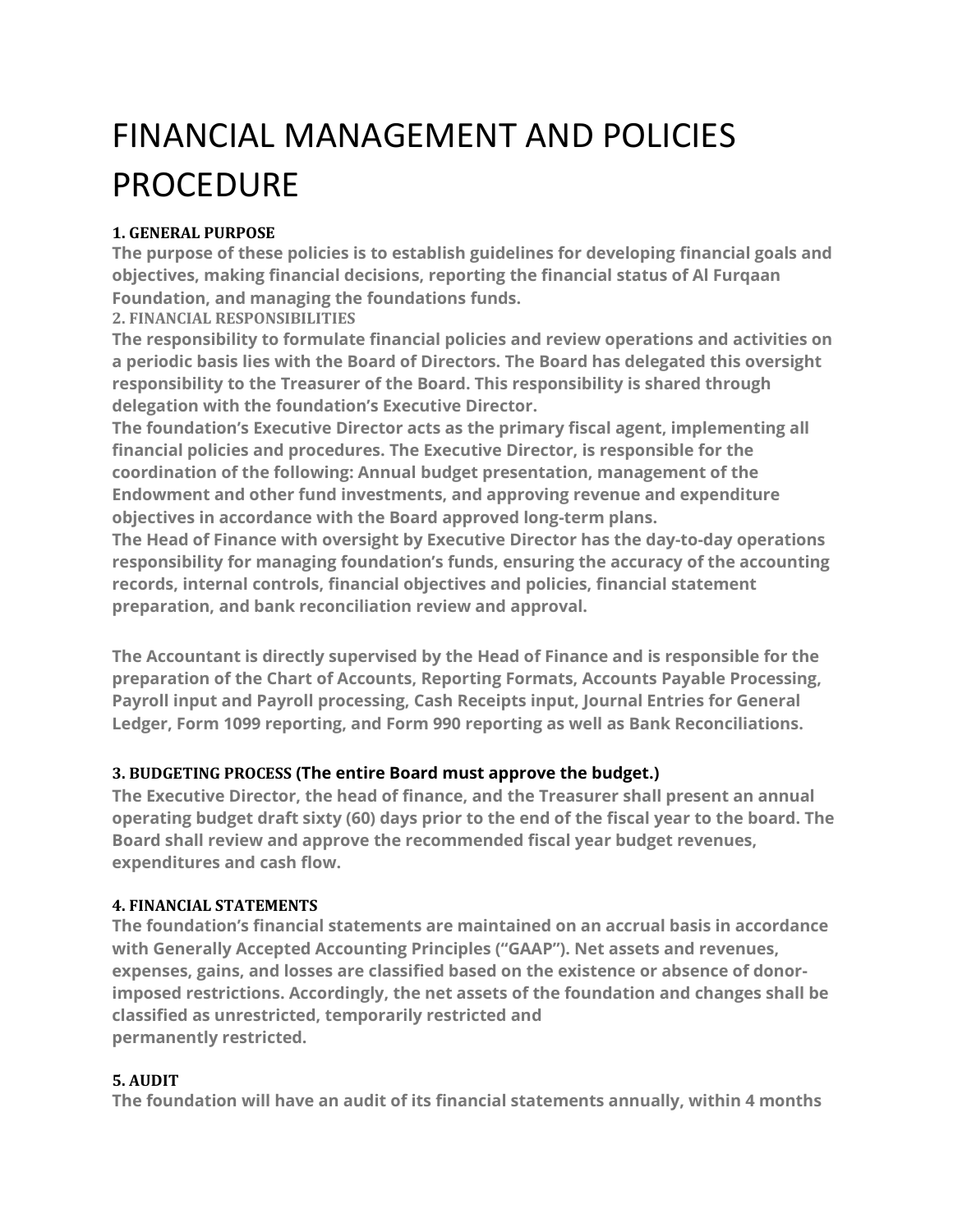**of the end of each the fiscal year, audit will completed by a firm of Independent Certified Public Accountants.**

**Executive Director in consultation with Board will select the auditors. The foundation Executive Director and the Head of Finance are responsible to oversee the implementation of the Annual Financial Audit.**

**Audit Committee**

**Foundation does not have audit committee, all audit requirements are directly supervised by board of directors.**

# **6. RECORDING REVENUE RECEIPTS**

**The following is the standard procedure handling the donations received through the mail. All the accounting related mail should be opened by executive assistant in presence of accountant. Envelope should be marked with the amount received if there is cash in the envelope and handed over to accountant for recording and deposit.**

**All the checks should be stamped with foundation's stamp at the back of the check before handing over to accountant. All cash received must be recorded on CCF form and be deposited in bank within 48 hours. Any amount in excess of \$ 500.00 should be deposited same day or next day. Checks received through the mail shall be deposited to the bank account designated for that purpose.**

**An individual deposit ticket shall be prepared bearing a description of each account. That record shall include date of deposit, and amount. A copy of the bank deposit slip is retained in chronological order with copies of the deposited checks.**

**After recording checks, or cash, they are forwarded to the donor management department for recording in donor management system.**

**The Accountant shall make the appropriate entries in the General Ledger books. Transactions should be periodically rechecked by the Head of Finance.**

# **7. RECEIPTS TO DONORS**

**The accountant and head of finance shall ensure that all donors and contributors shall receive proper acknowledgement of their contributions in accordance with IRS Guidelines.**

# **8. EXPENDITURES PROCEDURES**

**All expenditures shall be incurred by department heads as per the approved guidelines by the Foundation's Executive Director. Following the review and approval by department heads, the invoices shall be provided to the Foundation's Accountant for check payment preparation. Upon payment of a bill, a copy of the check or duplicate of stub shall be stapled onto the bill and payment date and check number shall be printed on the invoice. The paid invoices shall be filed appropriately. All expenditures shall be coded by account number using the Foundation's Chart of Accounts.**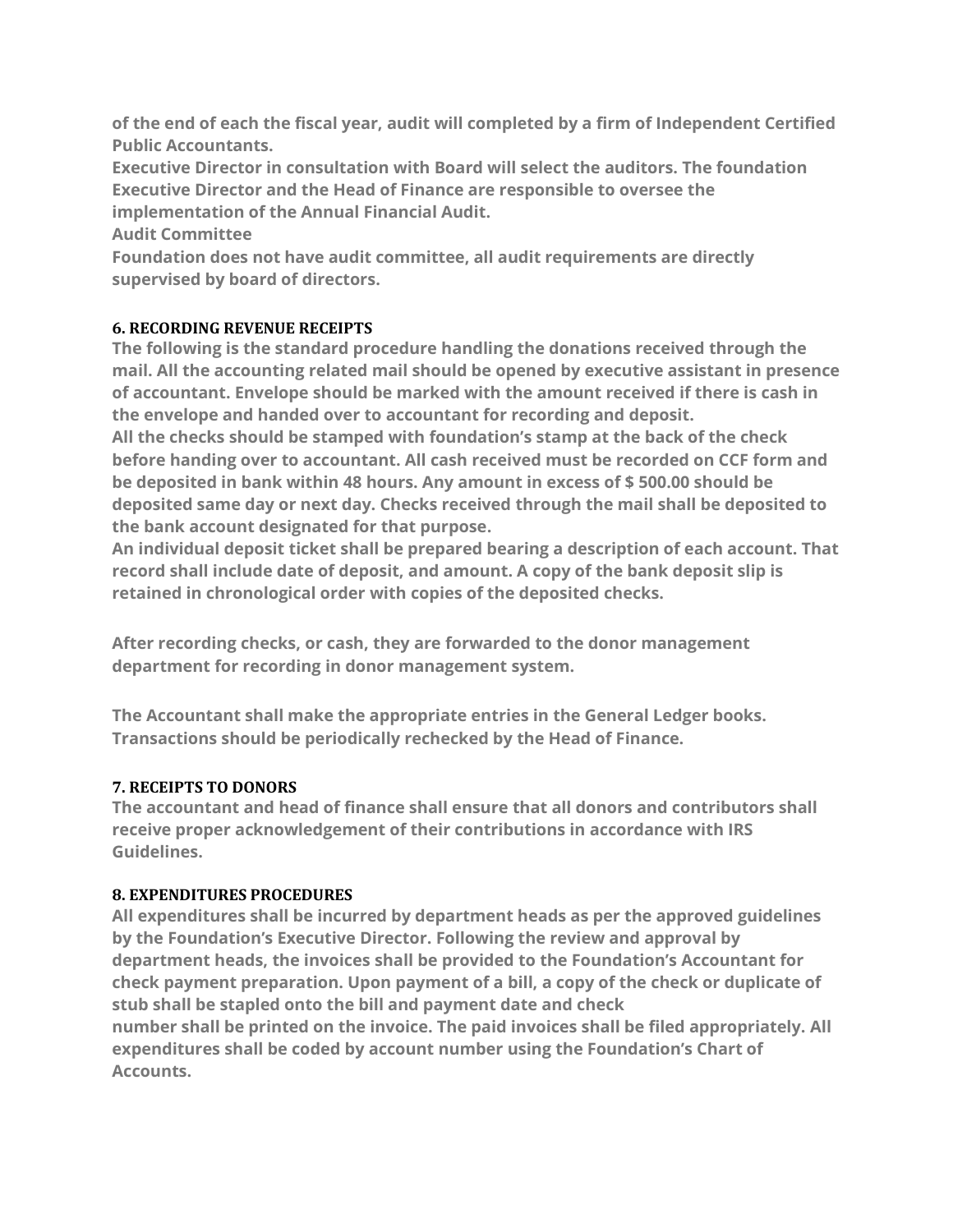#### **9. SIGNATURE POLICY**

**The Foundation's Executive Director shall sign all checks, drafts, or orders for payment of money, contracts, and commitments for services issued in the name of the Foundation. In the absence of Executive Director …….Head of Finance shall sign the checks, only for payment to vendors for the purchases made, utility bills, payroll or petty cash. 10. COMPENSATION AND PAYROLL**

**(Important point: Ensure Board approval of Executive Director's salary and salary ranges.) Payroll is executed semi monthly. Accountant should prepare the payroll and Head of Finance or Executive Director should check it. Paychecks or direct deposits will be provided to each employee by the Accountant. Monthly payroll expenses shall be verified by the accountant against payroll reports and direct deposit reports and reconciled with checking account reports.**

**The Board of Directors shall determine the compensation of the Foundation's Executive Director. Executive Director's compensation is based on a board-approved process. Salaries of all other employees shall be determined by the Foundation's Executive Director subject to range set by Board of Directors. Compensation ranges for all staff positions shall be approved by the Foundation's Board of Directors. No employee of the Foundation may be compensated outside of the approved range, without the approval of the Foundation Board.**

# **11. LOCAL TRAVEL AND EXPENSE REIMBURSEMENTS**

**Employees must abide by the Foundation's Travel and Expense policy. Travel and expense reports along with proper receipts for mileage, meals, hotel, supplies, etc., will be maintained by each employee and then submitted to the supervisor for approval and payment along with payroll by the Accountant. Limits permissible for each position will be set by Executive Director.**

# **12. CREDIT CARD EXPENDITURES**

**Executive Director of the foundation will approve the issuance of a company-issued credit card for use by foundation. Employees must utilize that card only for company purpose. Employees must submit a voucher that explains the business reason for items purchased using the credit card. The supervisor must approve the voucher, which is then submitted to the Accountant for recording and reconciliation.**

# **13. PURCHASING**

**All the purchases must be approved by department heads as per the approved guidelines issued by Executive Director of the foundation up to \$500.00 Any purchase in excess of \$ 500.00 should be preapproved by Executive Director. For fixed assets, reasonable diligence should be exercised to comparatively shop for available sources. Any purchase made by a Board member on behalf of the Foundation will require prior approval by the Foundation EXECUTIVE DIRECTOR.**

# **14. LEASES AND OTHER CONTRACTUAL AGREEMENTS**

**The Foundation has printers on lease. Leases and other contractual agreements are negotiated by the Foundation EXECUTIVE DIRECTOR. The Foundation EXECUTIVE**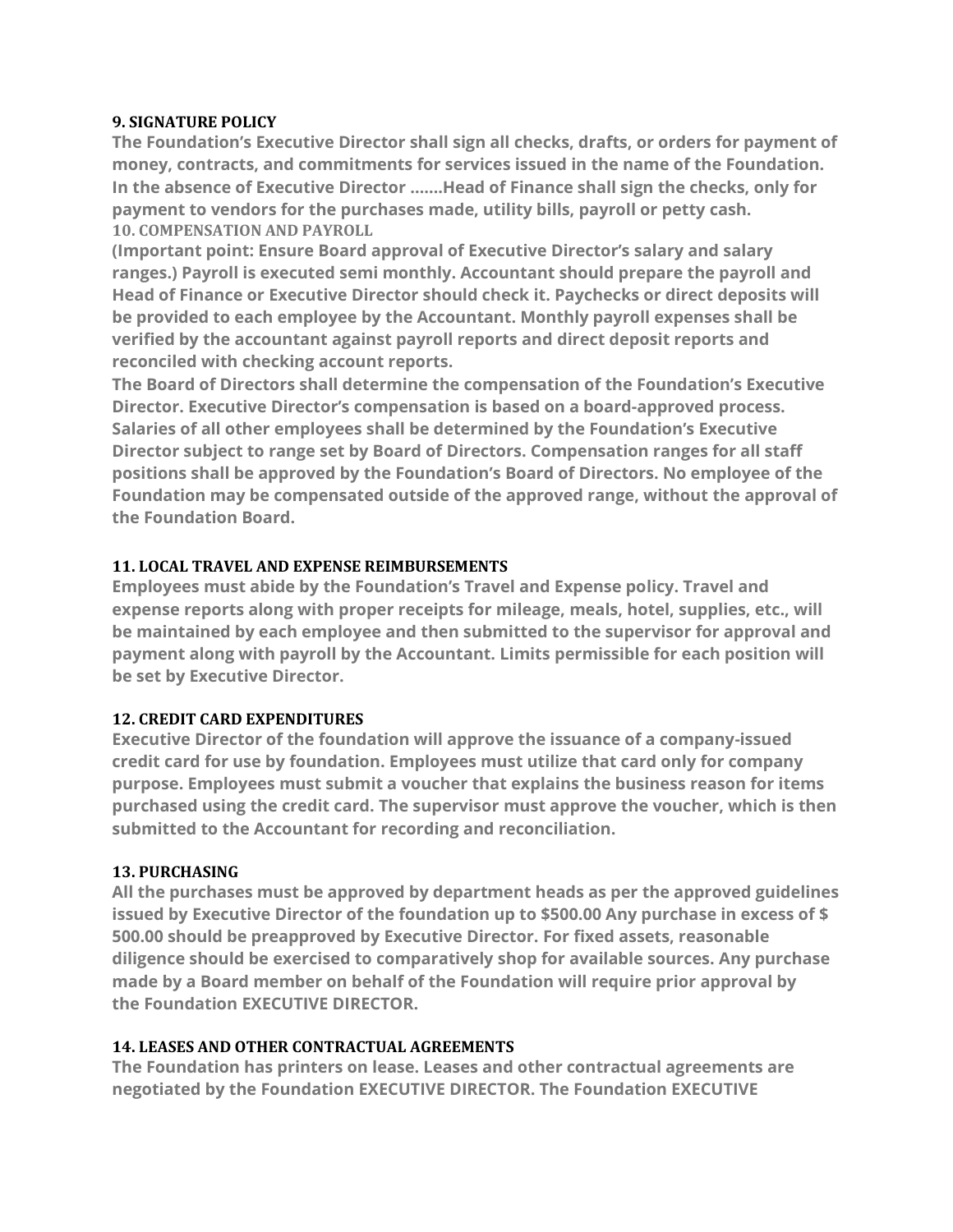**DIRECTOR is authorized to develop and enter into contractual agreements with vendors, bankers, and third parties for the purpose of ensuring the Foundation's general operations. The board shall review such agreements and make recommendations when necessary.**

#### **15. NOTES, LOANS, ETC.**

**All notes, loans and other indebtedness to be contracted in the name of the Foundation (except open accounts and all other routine banking transactions), shall require the signature of the Foundation EXECUTIVE DIRECTOR, unless otherwise specified by the Board. All indebtedness must be approved by the Foundation's Board of Directors.**

#### **16. DEEDS, CONVEYANCES, ETC.**

**The Foundation EXECUTIVE DIRECTOR shall execute all Deeds, Conveyances, Mortgages, Leases, Contracts and other instruments in the name of the Foundation.**

# **17. BANK ACCOUNTS AND INVESTMENT ACCOUNTS**

**Executive Director is authorized any number of bank accounts required for the operations of foundation. The Head of Finance shall maintain and oversee bank and investment accounts, and ensure the Foundation's day-to-day financial operations. Several accounts may be maintained by the Foundation, as per the need.**

#### **18. FRIDAY FUND RAISING EVENTS**

**All the cash collected should be counted on the spot by the khateeb and two members from the mosque board or mosque community. All the cash should be deposited in the bank latest by next Monday and all the checks and pledge cards should be mailed to corporate office within next two days. All the process is to be reviewed by the Accountant and credited to the appropriate Accounts. Alternatively all the cash collected and counted as above should be deposited with mosque and a check from the mosque for the same amount can be obtained for the purpose of safety and ease.**

# **19. MONTHLY ACCOUNTS.**

**Bank reconciliations shall be completed monthly by the Accountant and crossreferenced with the cash and receipts logs and the monthly Financial Statements. The Head of Finance, on monthly basis, shall compile the Financial Statements like profit and loss account and balance sheets. The Foundation Executive Director shall then review the Statements.**

#### **20. PETTY CASH**

**The Foundation shall maintain a Five Hundred (\$500.00) petty cash fund that is replenished as needed. The Accountant shall maintain control of payments disbursed from the Petty Cash fund; however, amounts should not exceed an amount determined by the Executive Director for each transaction.**

# **21. SHARIA COMPLIANT INVESTMENTS REPORTS AND INVESTMENTS POLICY**

**Foundation shall invest its funds in Sharia Compliant portfolios only. Investments shall be reported with the monthly financial statements at cost or market value. The**